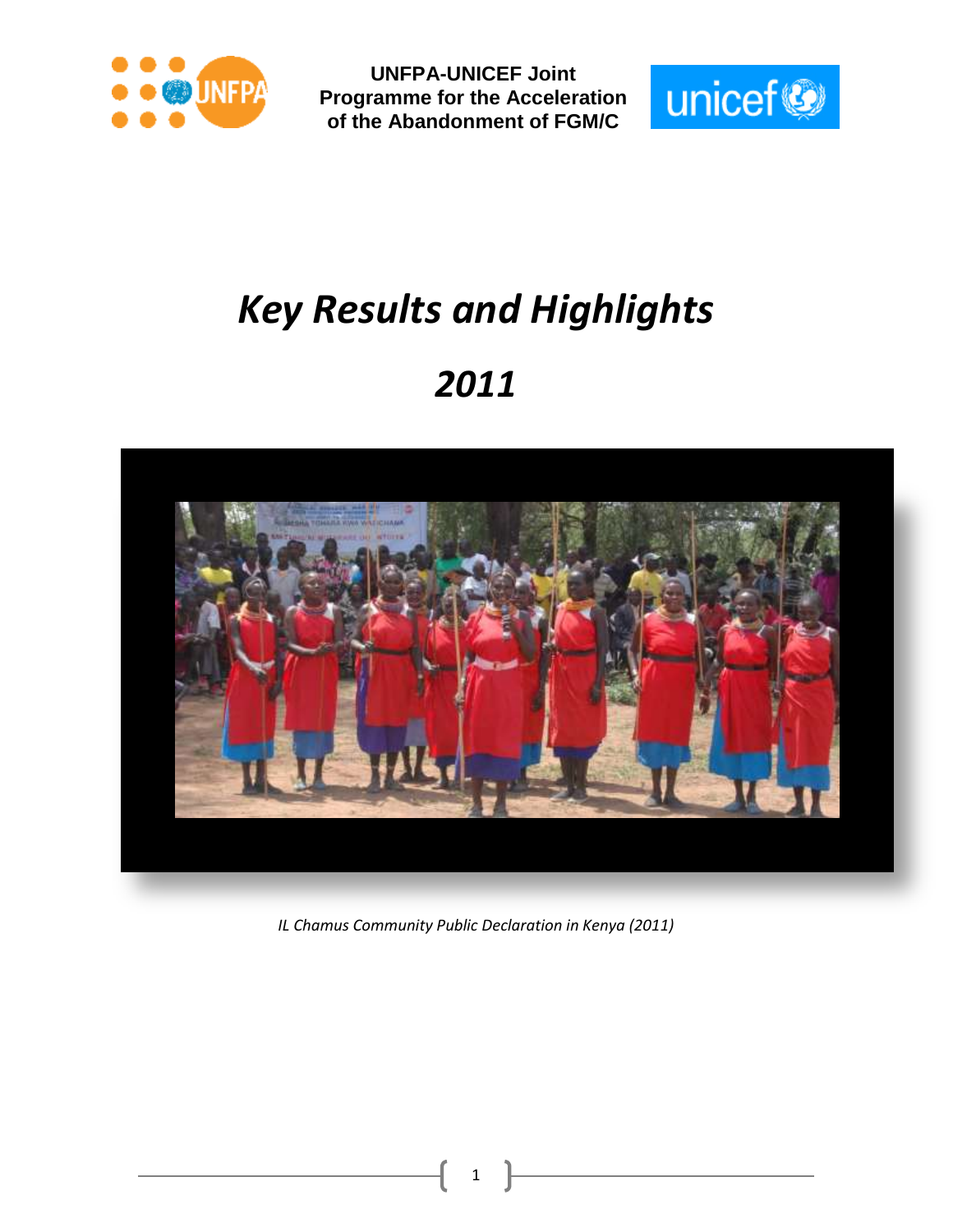



## **Selected indicators**

| <b>Indicators</b>                                           | <b>Numbers</b> |  |  |
|-------------------------------------------------------------|----------------|--|--|
| Number of legal actions against offenders in 2011           | 123            |  |  |
| Number of community education sessions in $\overline{2011}$ | 18498          |  |  |
| Number of communities that made a public                    | 1964           |  |  |
| declaration in 2011                                         |                |  |  |
| Number of families abandoning FGM/C (Egypt) in              | 3602           |  |  |
| 2011                                                        |                |  |  |
| Number of media events on FGM/C (TV spots,                  | 3153           |  |  |
| radio programmes, soap opera, press articles) in            |                |  |  |
| 2011                                                        |                |  |  |
| Number of health facility integrating the                   | 2931           |  |  |
| management of complications of FGM/C in 2011                |                |  |  |
| Number of religious leaders declaring publicly that         | 2903           |  |  |
| FGM/C should be abandoned                                   |                |  |  |
| Number of global advocacy events on FGM/C                   | 9              |  |  |

An increase of 30% of communities that declared the abandonment of FGM/C was observed in 2011 bringing the number of communities to eight thousands (8000).

## **Global Highlights**

## **Policy Advocacy**

**•** Secretary-General's Report on "Ending Female Genital Mutilation" (2012) prepared for the 56<sup>th</sup> session of the Commission on the Status of Women: [http://www.un.org/ga/search/view\\_doc.asp?symbol=E%2FCN.6%2F2012%2F8](http://www.un.org/ga/search/view_doc.asp?symbol=E%2FCN.6%2F2012%2F8) (17 pages) provides information on measures taken by UN Member States and activities carried out within the United Nations system to address female genital mutilation, pursuant to resolution 54/7 of the Commission on the Status of Women. It highlights the multitude of contributions of the Joint Programme in the areas of legislation and policy development on ending FGM/C, support to community-based efforts to abandon the practice, as well as development of the evidence-base on what works in FGM/C abandonment programming. In the conclusions it points to promising human rights-based prevention initiatives that reach out to entire communities, build partnership and involve multiple stakeholders at different phases of the programme, and endorses this approach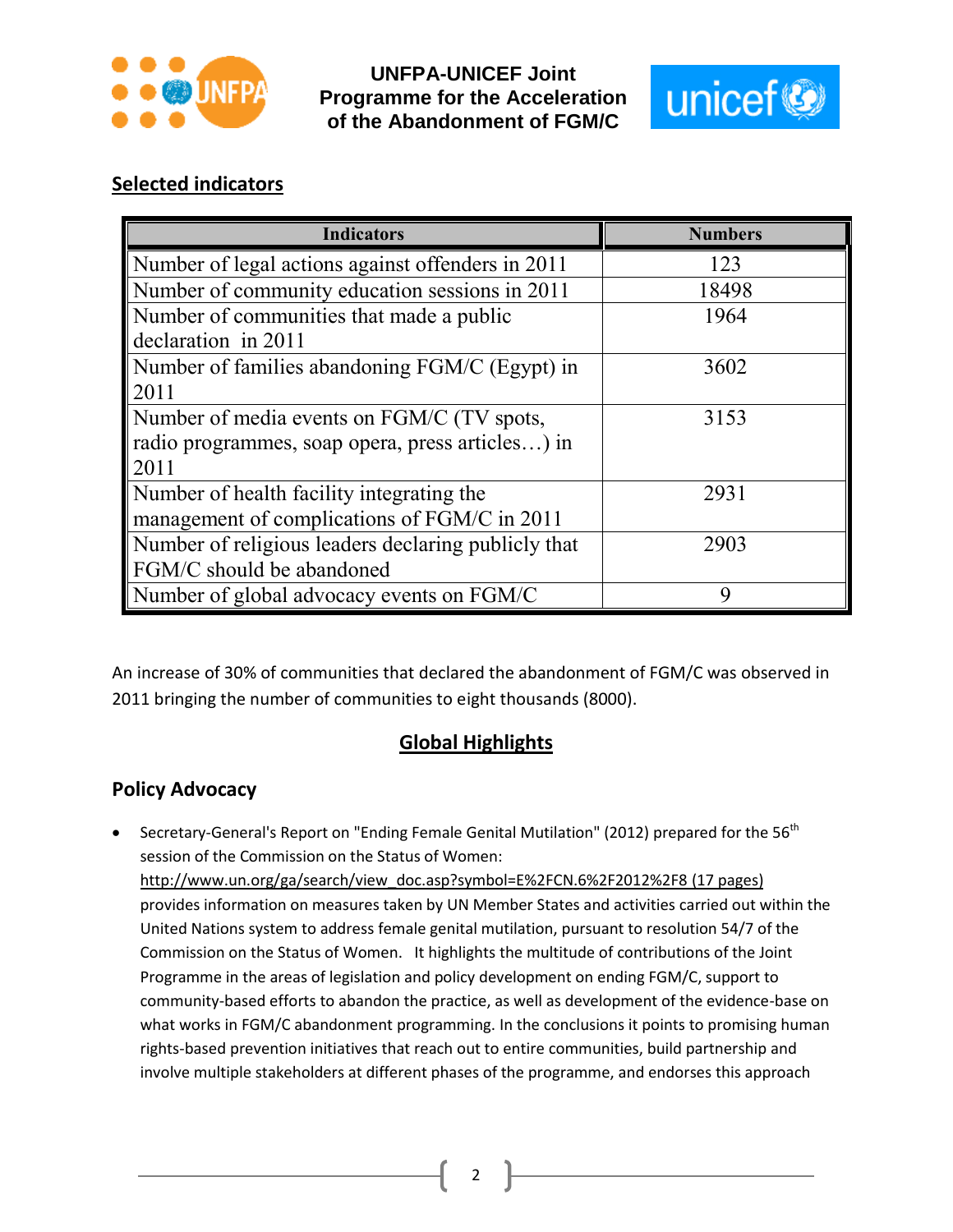



that has been promoted by the Joint Programme while also raising the continuing challenge of limited resources.

- On International Zero Tolerance Day to FGM/C February 6, 2011 UNFPA Executive Director Babatunde Osotimehin and UNICEF Executive Director Anthony Lake issued a joint statement to renew their commitment to put an end to the harmful practice. "We call on the global community to join us in this critical effort. Together, we can abolish FGM/C in one generation and help millions of girls and women to live healthier, fuller lives," they stated. Articles featuring the statement were disseminated widely through press releases and social media.
- High-level side-event meeting on FGM/C organised during the 55<sup>th</sup> Session of the Commission on the Status of Women (Feb. 2011)
- Provided continued technical support to the CEDAW and CRC Committees for the development of the Joint/General Statement/Recommendation on Harmful Practices
- High-level advocacy including continuing advocacy and high level discussions resulted in the UK parliament debating FGM/C in the House of Commons
- Provided technical inputs to draft UNGA resolution on FGM/C
- 2010 Annual Report published: Nurturing Change from Within http://www.unfpa.org/gender/docs/2010 Annual Report 2.pdf

## **Capacity-building**

- Began development of an FGM/C abandonment training toolkit for NGOs and government counterparts, including elements of successful programming on abandonment. Will be tested and rolled out in 2012
- Annual meetings of the Joint Programme held in Nairobi, Kenya (East and North African Countries) and Dakar, Senegal (West Africa) in March 2011

## **Partnerships**

- Partnership established with the Association of European Parliamentarians with Africa to advocate African parliaments to accelerate legal and policy work on FGM/C abandonment.
- Continued partnerships with Inter-African Committee and AIDOS
- INTACT expanded its web presence: Expanded Facebook user base [\(https://www.facebook.com/#!/groups/234626136594951/](https://www.facebook.com/#!/groups/234626136594951/) ), French Interface of INTACT website [\(www.intact-network.net/intactfr/\)](http://www.intact-network.net/intactfr/) launched including reports, journal articles, videos, books, IEC materials, factsheets). INTACT is now officially tweeting a[t http://twitter.com/INTACTnetwork.](http://twitter.com/INTACTnetwork) It also organized three online forums: "Media in the Abandonment of FGM/C" in December 2011, "Medicalisation: A Blessing or a Curse" in August 2011 and "The Effectiveness of Public Declarations" in February 2011.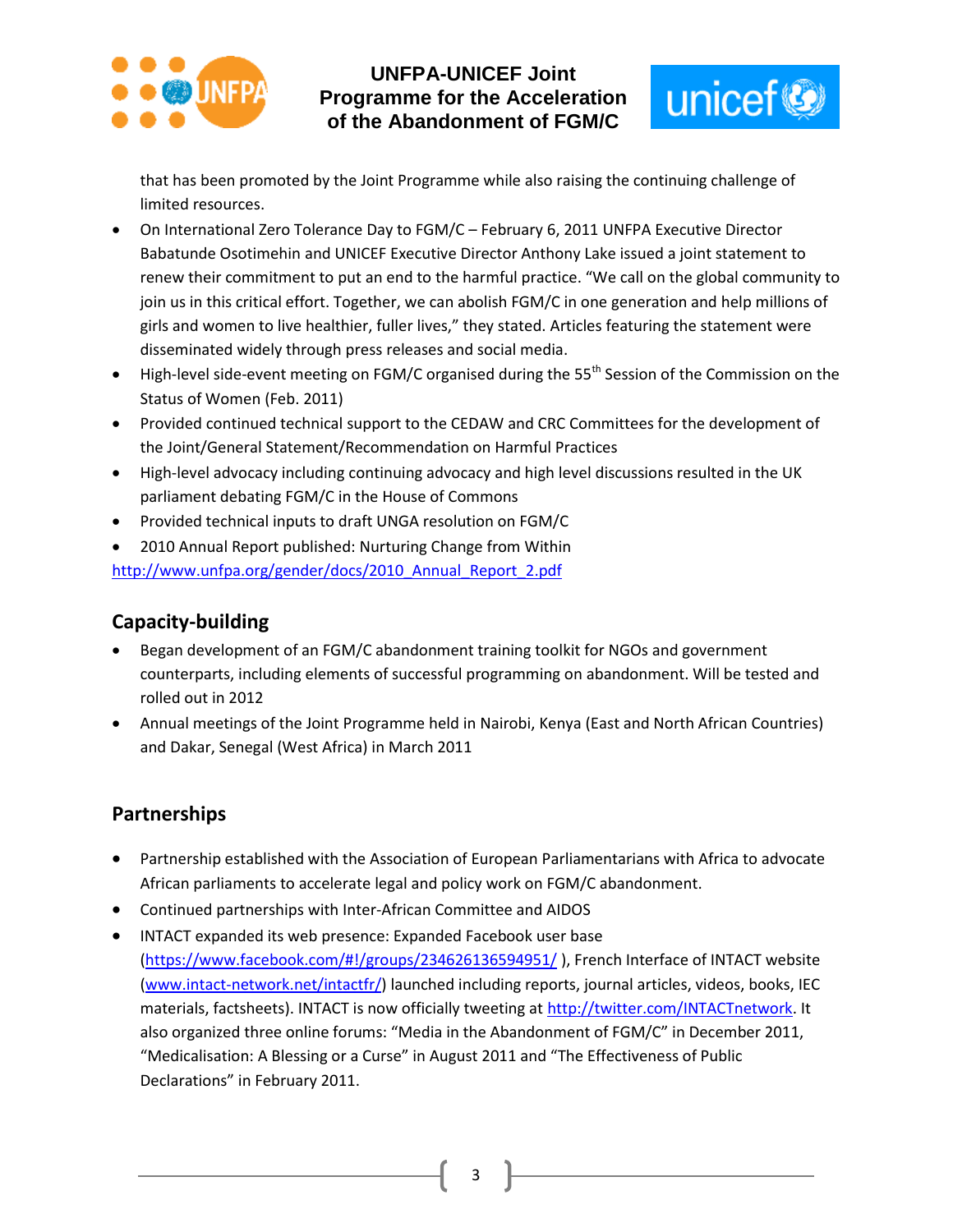



- Provided technical inputs to the World Health Assembly resolution on female genital mutilation WHA61.16,<http://www.ghwatch.org/node/243>
- Participation in efforts towards the establishment of a research institute on FGM/C in Nairobi, Kenya (October 2011)
- Participation at African Union meeting on harmful traditional practices in Addis Ababa, Ethiopia (October 2011)

## **Highlights from the Countries**

## **Sub-regional**

#### **Sub-Regional Fatwa on FGM/C Declared**

Oulemas from Mauritania, Senegal, Mali, Guinea, Guinea Bissau, The Gambia and Egypt participated in a sub-regional workshop organized by Mauritania to establish a West Africa fatwa against FGM/C. Eminent African religious leaders attending the meeting on "Islam and Female Genital Mutilation and Cutting" (12-14 September) in Nouakchott called for a definitive abandonment of FGMC in Africa. This ever strongest call to get rid of this pernicious child rights violation came in the wake of an important gathering organized by the Islamic Knowledge and Culture Dialogue Forum in partnership with the Mauritanian Government, UNICEF, UNFPA, UN WOMEN, WHO and the German Development Cooperation. The *Fatwa* adopted unanimously marks a breakthrough in combating a widespread and harmful practice affecting girls across Africa

#### **Burkina Faso**

#### **"FGM/C, We abandon you"**

Thousands gathered together on Saturday, May 7, 2011 in Boussouma, Burkina Faso to participate in a public declaration of 104 villages to collectively abandon female genital mutilation/cutting (FGM/C). Community representatives - women's groups, Muslim imams, Catholic and Protestant priests and traditional village leaders - read their declarations in Moore, the most widely spoken national language of Burkina, and heard speeches on FGM/C abandonment from representatives of the diverse authorities. The Minister of Social Action manifested her strong support for the declarations, emphasizing the importance of ending harmful practices that violate human rights, and first of all the importance of community action alongside Burkina's national law to ending FGM/C. The Dima of Boussouma - one of the five main kings of the country's main ethnic group - added the weight of customary authority responsible for ritual and tradition to the celebration. The festivity - broadcast widely on burkinabè media - ended with the communal burial of the tools traditionally used to carry out FGM/C on young girls. The declaration - funded by the UNFPA-UNICEF Joint Programme on FGM/C - was the climax of four years of coordinated, community-led efforts to discuss the harmful effects of FGM/C under UNICEF-financed guidance by the burkinabè NGO Mwangaza Action.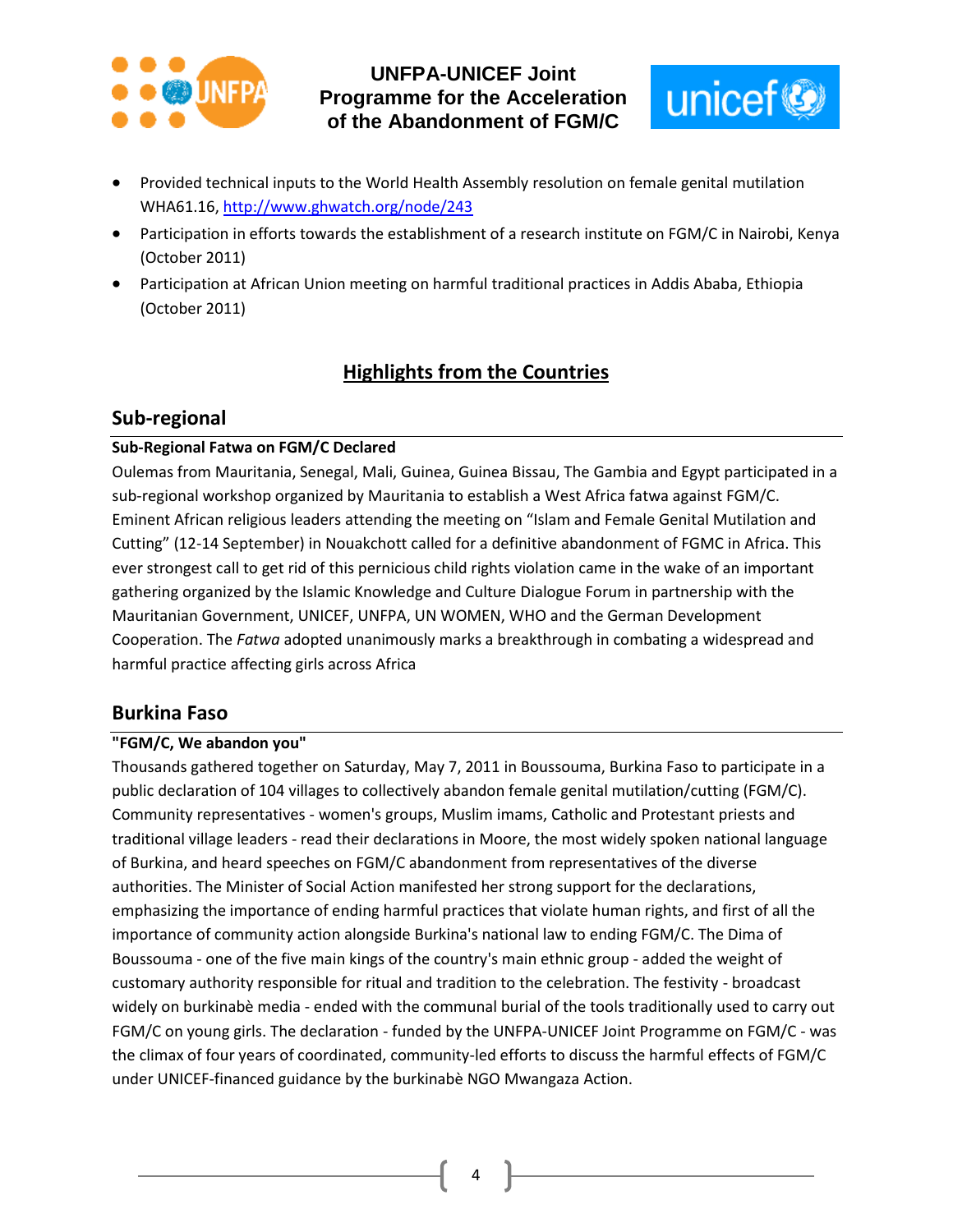



## **Djibouti**

#### **First Public Declaration on FGM/C**

Sunday, July 3, 2011, more than 600 hundred people, including representatives from 99 Djiboutian villages and neighborhoods, united together in the Main Stadium of Djibouti City to publically and collectively declare their intention to abandon female genital mutilation/cutting. The event was presided by the Ministry of Women's Promotion, UNICEF, UNFPA and the NGO Tostan and joined by a delegation from Putland and Somaliland. Of the 99 communities, only 33 directly benefited from national programme to abandon FGM/C, others were brought into the process of dialogue and discussion through organized diffusion. Participants read the declaration in Afar, Somali, Arab and French, concluding with the statement, "we solemnly declare to abandon definitively the practice of FGC in all its forms, for the well-being of all of our sisters and daughters." Djibouti began its national program in 2007, applying a combination of village-level and national efforts to change social norms and end FGM/C.

## **Egypt**

#### **Progress in the face of Challenges**

In Upper Egypt, over 4,136 community mobilisation activities were organised in selected communities of 15 districts of 4 Governorates ( El Minya, Assiut, Sohag, Qena) against FGM/C and violence, and child rights which were attended by approximately 118,023 people (female 83%, male 17 %) as compared to 134,300 people in 2010. Furthermore, some 46,100 families were visited by 95 social workers (female 83%, male 17%) who work through 20 Community Development Associations (El Minya 4, Assiut 7, Sohag 4 and Qena 5). The total number of families with girls at risk, declaring to abandon FGM/C in public has reached 17,772 of which 3,602 coming out against the practice in 2011.

#### **Ethiopia**

#### **New Declarations in 2011 toward total abandonment**

Burimodaytu and Argoba districts which consists of 28 sub-districts (more than 200 communitiesvillages) with a total population of 53,515 (31,786 in Burimodaytu and 21,729 in Argoba) officially declared to abandon FGM/C on 10 and 12 January, 2012 respectively. The declaration was celebrated in the presence of regional government officials, religious leaders, elders, clan leaders and thousands of people.

## **Gambia**

#### **Two Public Declarations in Upper River Region see 131 communities abandon FGM/C**

A total of 131 Fula and Mandinka communities in the Upper River Region (URR) declared they have abandoned FGM/C and early and forced marriage; among other harmful traditional practices. The declaration by these communities came at the end of a three-year community empowerment programme initiated by the NGO Tostan, which has been operating in The Gambia since 2006 and has been receiving support from the UNFPA-UNICEF Joint Programme since 2008. The declarations were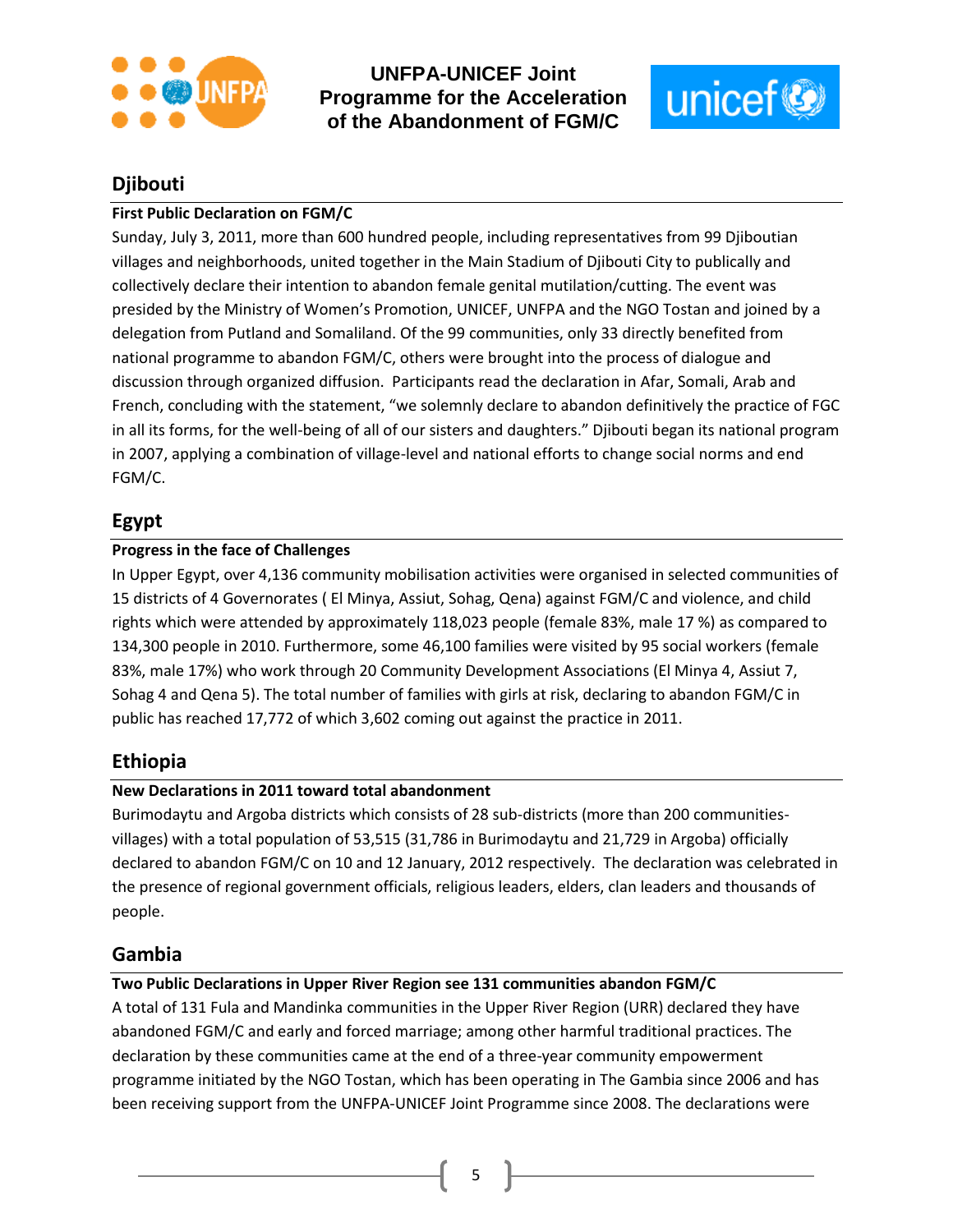



attended by thousands of people among them the governor of URR, Tostan national coordinator, chairman of Basse Area Council, National Assembly member for Jimara District, security chiefs and a cross-section of the community.

#### **Guinea**

#### **197 Communities Declare FGC Abandonment in Guinea**

On Sunday, June 5, 2011, 197 communities congregated in Bissikrima, Guinea, to declare their abandonment of FGM/C and other traditional practices harmful to the health of women and girls. At the event, the government representative of Debola, Ibrahima Sy Savane, stated: "The abandonment of female genital cutting through the promotion of human rights is an immense contribution towards the realization of the Millennium Development Goals in Guinea." Mr. Savane attended the declaration in the company of a large delegation from the Ministry of Health and Public Hygiene and the Ministry of Social Affairs for Female Advancement and Childhood and representatives of the UNFPA-UNICEF Joint Programme.

#### **Guinea-Bissau**

#### **MPs pass law banning FGM/C**

In June 2011, the parliament of Guinea Bissau approved with 64 in favor, 3 abstentions and one against a draft law to prohibit FGM/C in the country. The practice, which affects about half of Bissau-Guinean women, is practiced on girls between 4-8 years in this West African Country. The new law includes sanctions of up to 5 years in prison for performing the practice on girls.

With the new law criminalizing FGM/C, approved by the National Assembly and promulgated by the President on July 5, the Joint Programme has been strengthening its full implementation and dissemination, by reinforcing capacity of stakeholders responsible for its enhancement. So far support was provided to the judiciary police and General Attorney to follow cases of charges against four women who practiced FGM/C in Bissau and in the eastern regions of the country. Particular attention was provided to the Curadoria de Menores and Policia Judiciaria. They were strengthened to better respond to FGM/C cases and also to monitor law enforcement at regional level. Working materials were provided as well as training in human rights issues, including FGM/C. The MINJUS is aware of the need to inform and sensitize populations and stakeholders, mainly the judicial system, on its application and preventive measures.

#### **Kenya**

#### **President Signs the Prohibition of FGM Act of 2011**

As a result of the policy briefing forums and lobbying activities, parliament passed the bill on September 30, 2011 and was assented by the President into Law on October 6, 2011. The Law is now referred to as the Prohibition of FGM Act 2011 and it prohibits FGM/C, spelling out punitive measures against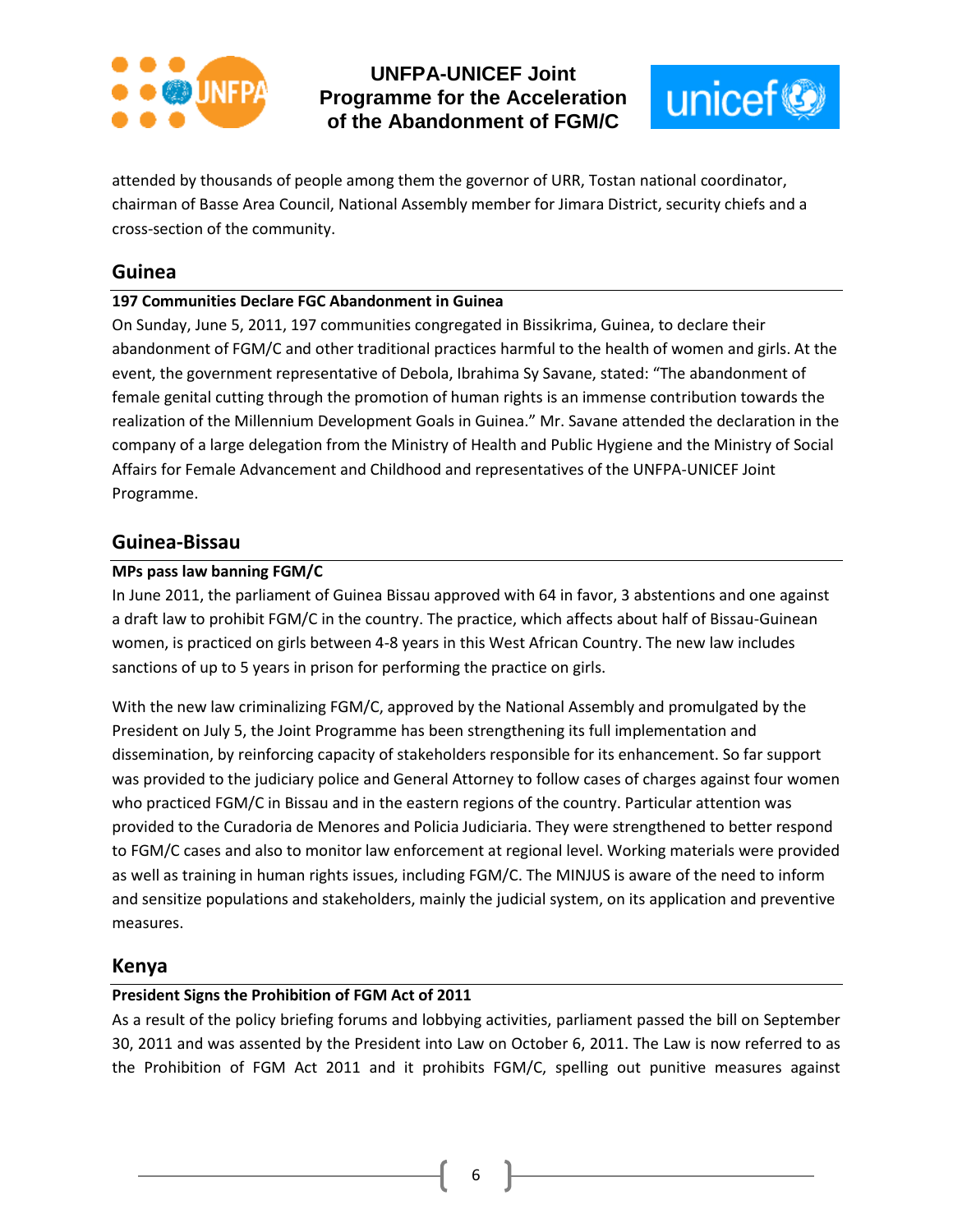



perpetrators of genital mutilation and safeguards against violation of a person's mental or physical integrity.

#### **Il Chamus elders and morans make a public declaration**

On 24 June 2011, the Il Chamus elders and morans made a public declaration for abandonment of Female Genital Mutilation/ Cutting (FGMC) in their community. The ceremony was held in Marigat, Baringo. The activity was supported by UNFPA Kenya Country Office and is among several similar ones targeting total abandonment of FGM/C. [http://www.youtube.com/watch?v=j3\\_twfJYePA](http://www.youtube.com/watch?v=j3_twfJYePA)

#### **The Pokot Declaration of abandonment**

The Declaration was undertaken on 15<sup>th</sup> June 2011 at Makutano in Pokot West District. The event was witnessed by the Permanent Secretary ( PS) for the Ministry of Gender, Children and Social Development, Member of Parliament for Kapenguria Constituency, the UNFPA country representative, the District Commissioner for West Pokot, Regional Commissioner for North Rift, Kuria Elders, Njuri Ncheke elders, senior government officials, members of civil society organizations, schools, and members of the community. The Guest of Honour, was Hon. Manyala Keya, Assistant Minister in the Ministry of Gender, Children and Social Development, who pointed out that FGM/C is not just a violation of human rights but also a beastly act meted against girls and women. He informed the gathering about the provisions of the Prohibition of the FGM/C Bill that seeks to outlaw FGM/C for all ages. He appealed to the Council of Elders not to stop at the declaration but to make sure the practice is abandoned in the Pokot region.

#### **Senegal**

#### **Acceleration of Public Declarations to Abandon FGM/C**

Through the support of the Joint Programme, 760 communities in Senegal publicly declared abandonment of FGM/C and child/forced marriage in 2011:

| <b>Host Region of Public Declaration</b> | <b>Date</b>       | <b>Number of Communities</b> |  |
|------------------------------------------|-------------------|------------------------------|--|
|                                          |                   |                              |  |
| Latmingué                                | February 27, 2011 | 58                           |  |
|                                          |                   |                              |  |
| Gathiary                                 | March 13, 2011    | 70                           |  |
|                                          |                   |                              |  |
| Goudomp                                  | April 24, 2011    | 269                          |  |
| Mbour                                    | May 8, 2011       | 20                           |  |
|                                          |                   |                              |  |
| Niaming/Médina Yoro Foula                | May 29, 2011      | 119                          |  |
|                                          |                   |                              |  |
| Ranérou                                  | June 5, 2011      | 41                           |  |
|                                          |                   |                              |  |
| Pata/Médina Yoro Foula                   | November 20, 2011 | 69                           |  |
|                                          |                   |                              |  |
| Niaguis/Ziguinchor                       | November 27, 2011 | 45                           |  |
|                                          |                   |                              |  |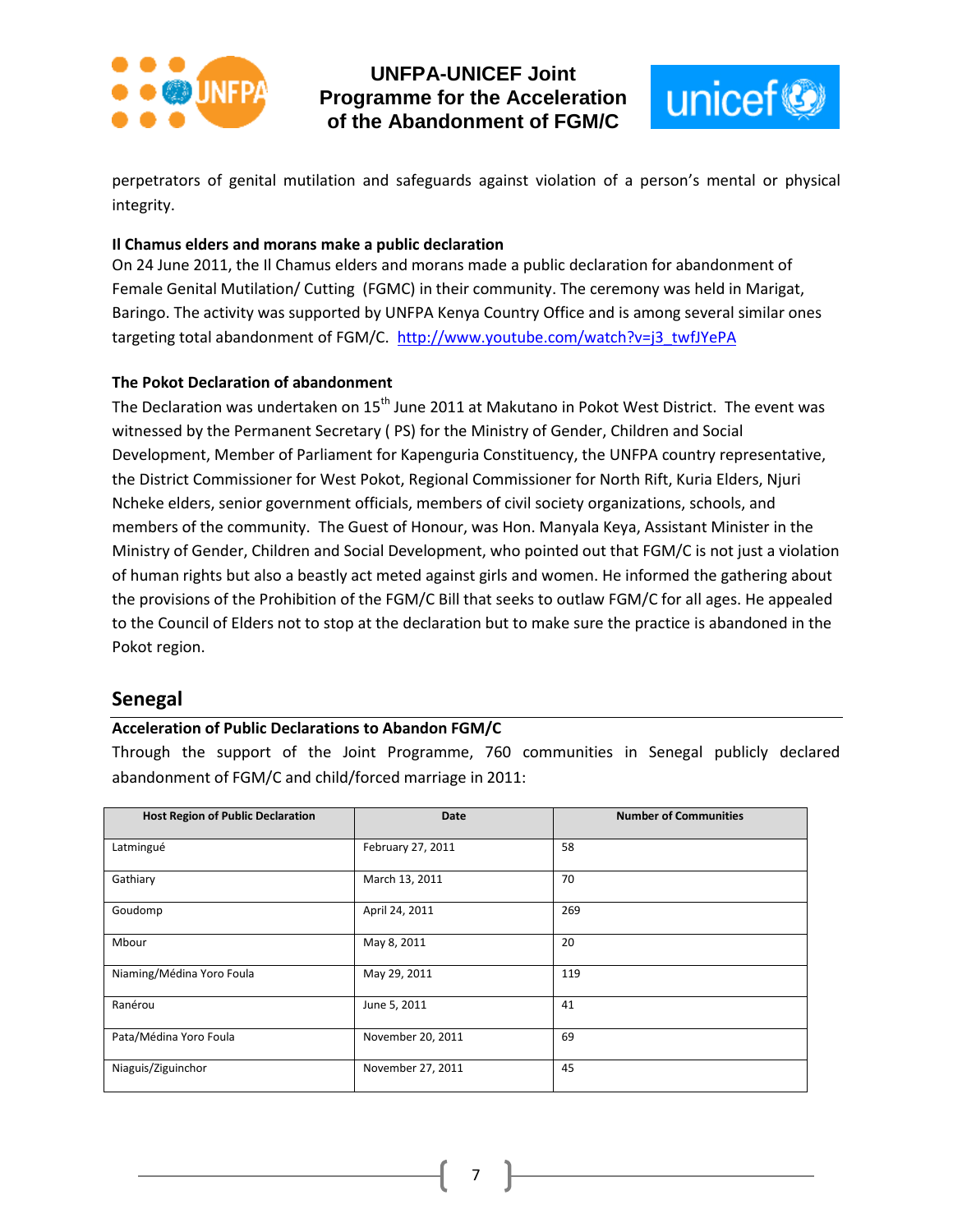



| Bakel        | December 18, 2011 | 69  |
|--------------|-------------------|-----|
| <b>Total</b> |                   | 760 |

By the end of 2011, 5,315 communities had declared abandonment of FGM/C in Senegal.

#### **Somalia**

**Somaliland and Puntland religious leaders and high-level officials join hands to put an end to all forms of FGM/C**

Seventy religious leaders and some of Somaliland's highest officials participated in a public gathering in Hargeisa to declare their support and commitment to the abandonment of all forms of female genital mutilation/cutting (FGM/C) in June 2011. While presiding over the occasion, Somaliland's First Lady Amina Waris mentioned that men are the key perpetuators of FGM/C while women are the ones who have to suffer the consequences including complications during childbirth.

In addition, in November 2011, His Excellency, The President of Puntland led over 100 religious leaders in declaring public abandonment of all forms of FGM/C. The President congratulated religious leaders for their bold step in taking leadership to publicly abandon all forms of FGM/C in Puntland. The President reaffirmed his support in his speech saying 'I truly support the religious leaders' decision to support abandonment of all forms of FGM/C in Puntland. Indeed, we are late to be calling for the abandonment of this practice which has health effects on our children'.

#### **Sudan**

#### **The Visible Results of a Coordinated National Strategy**

On the policy level, the National Plan of Action on Violence against Women (2010) includes sections to combat FGM /C and will be integrated in the Five Year National Strategic Plan of the Country 2012-2016. Currently, four State Child Acts have been passed including a ban on FGM/C. One other state has passed a specific law criminalizing FGM/C. At the community level, round 670 communities have been introduced to collective abandonment of FGM using the *Saleema* positive social transformation approach. The training includes training of around 420 community facilitators and an estimated 500 volunteers

New states that introduced programming to abandon FGM/C reaches to 13 out of 15 States. Partnership between NGOS and government welfare system continues in six States (River Nile, Gedarif, Kassala, Blue Nile, Red Sea, North Kordofan and Khartoum). Partnership is also extended with religious leaders and advocacy on child's rights were enforced on Day of Prayer and Action for Children (November 2011) and included child protection from all forms of violence. The Red Sea network of religious leaders worked closely with community leaders for a joint advocacy to collectively abandon FGM/C.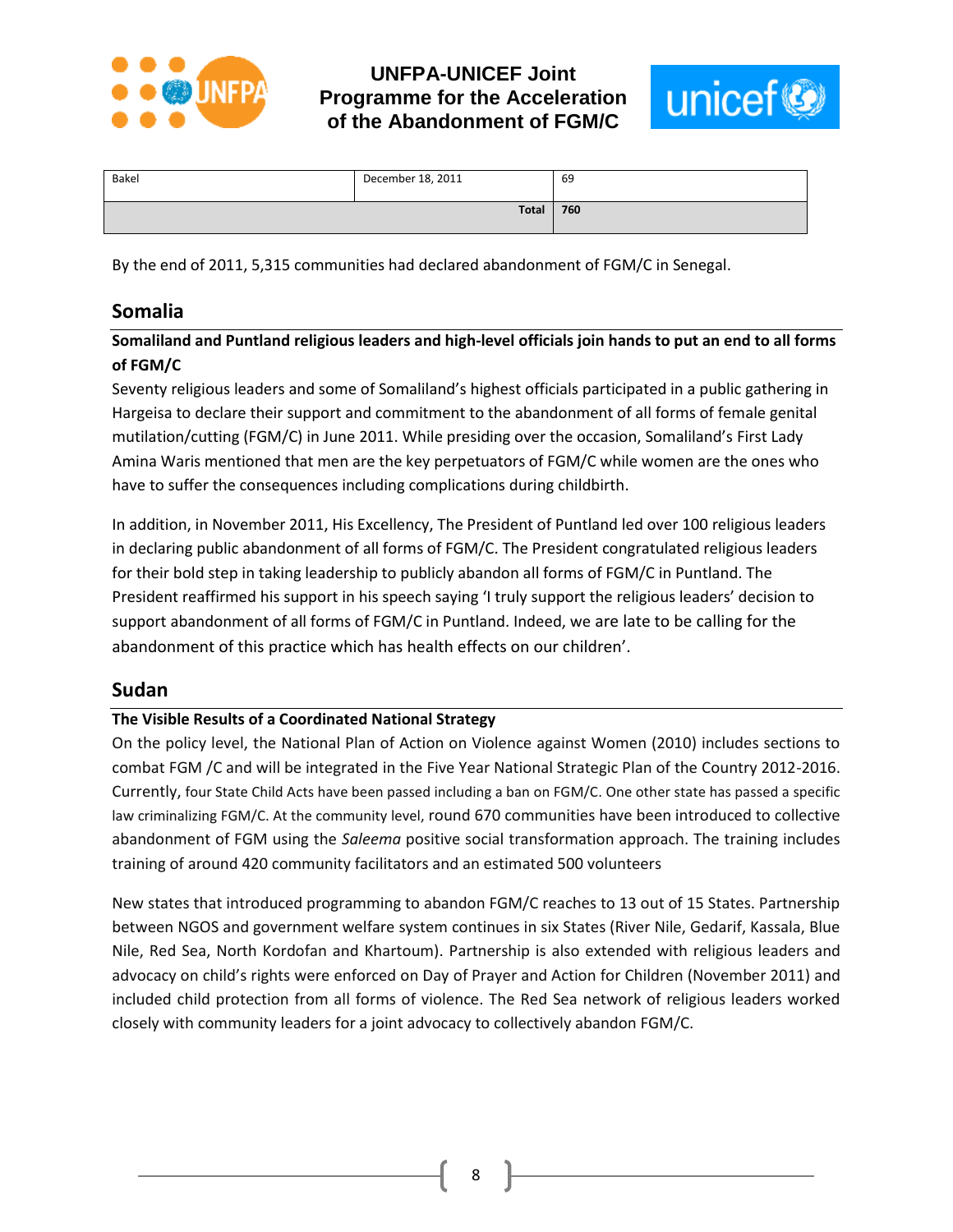



## **Selected Press Coverage in 2011**

 "Africa shows signs of winning war against female genital mutilation" – The Observer, 6 February 2011 (print and online)

<http://www.guardian.co.uk/global-development/2011/feb/06/female-circumcision-sister-fa>

 "February 6 observed as International Day against Female Genital Mutilation" – UN Radio interview published online on 6 February 2011

<http://www.unmultimedia.org/radio/english/detail/113258.html>

 "Senegal Curbs a Bloody Rite for Girls and Women" (New York *Times* and *International Herald Tribune*, print and online)

[http://www.nytimes.com/2011/10/16/world/africa/movement-to-end-genital-cutting-spreads](http://www.nytimes.com/2011/10/16/world/africa/movement-to-end-genital-cutting-spreads-in-senegal.html?_r=1&pagewanted=all)in-senegal.html? r=1&pagewanted=all